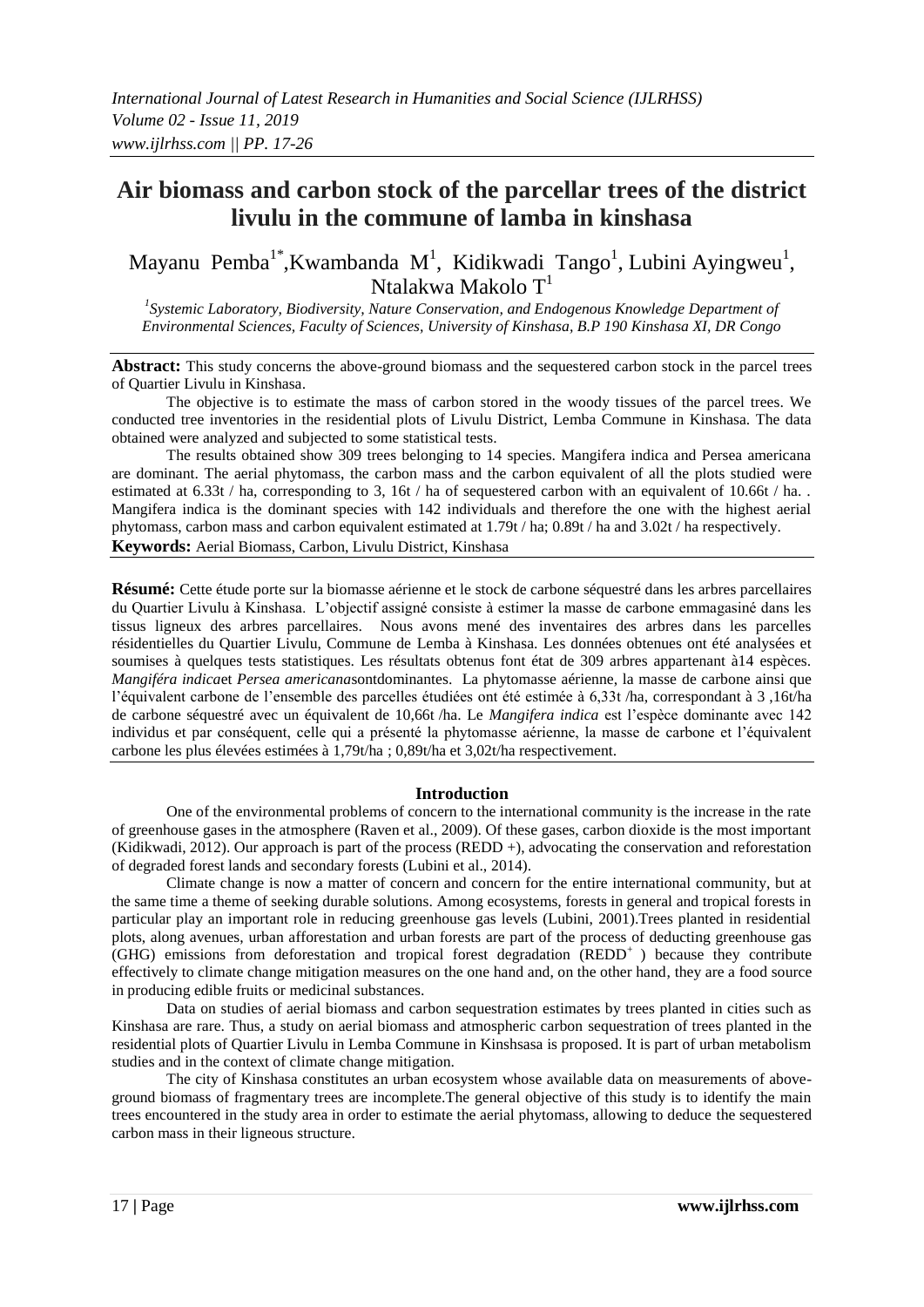# *Volume 02 - Issue 11, 2019*

# *www.ijlrhss.com || PP. 17-26*

The interest of this study is justified to the extent that it can serve as a contribution to the establishment of allometric equation of parcel trees of the ecosystem in urban environment. The methods used may be a genesis of other similar sites.

## **Field of study**

The Livulu District is bounded:

- in the north, the Righini District;
- in the south, the University of Kinshasa;
- in the east, the Municipality of Kisenso;

- to the west, the Kemi River.

#### **Climatic characteristics**

The Livulu District is a part of the Lemba Commune in the city of Kinshasa. The city of Kinshasa is in a climate of low altitude. It is therefore in a hot and humid tropical climate characterized by a dry season that runs from June to October and a rainy season from October to June, interrupted by a second small dry season between mid-January and mid-February. The average annual temperature is 25.5 ° C, the average annual precipitation is 1355 mm with an average atmospheric humidity of 76%. The District has an area of 500m²; the current population is 14. 426 inhabitants for the year 2016. The Livulu District has 1,556 plots.



The map above gives the location and delimitation of the studied area

# **Material and Methods of Study**

In order to identify the trees in the residential plots of the Livulu District study site, we proceeded to collect botanical samples for their scientific identifications. The material thus collected constitutes a herbarium of references.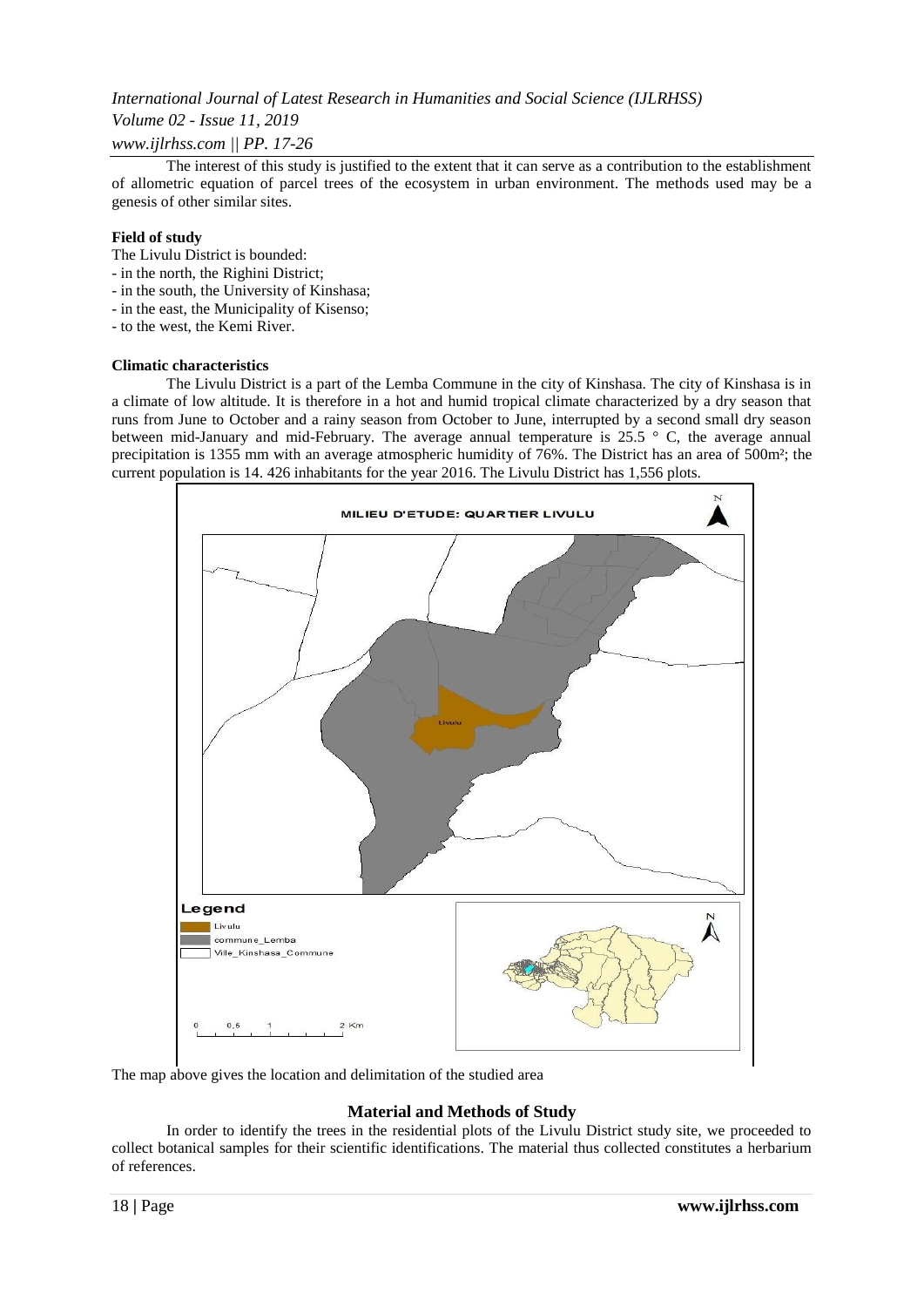## *Volume 02 - Issue 11, 2019*

## *www.ijlrhss.com || PP. 17-26*

Harvested samples were identified using flora from Central Africa, Gabon and Rwanda. The classification used is that of APG IV. About calculating density, above-ground biomass and carbon, we used the forest technique and the allometric equations by integrating the dendrometric parameters from the inventory.

For inventory tree density, the residential parcel was considered as a unit of surface measurement and therefore, the total area of all the parcels involved in the inventory as the inventory tree substrate. On this basis, the density of the trees in the inventory was calculated.

For the estimation of the above-ground biomass, we have considered the lack of adequate allometric equations adopted in the forests of the Congo Basin, we propose to use the model developed by (Chave et al, 2005).

#### **Sample**

The Livulu District has 1,556 plots, we drew a tenth that is to say 156 plots was chosen at random. Only the plots that had the trees were part of our sample. On average, a residential plot has an area of  $20m \times 25m =$ 500m². The total area of the plots studied is 7.80 ha or 8 ha.

#### **Inventory of trees and shrubs and measurement of circumference**

This inventory covered all individuals in the study area and we limited ourselves to woody individuals of all species. Only individuals whose circumference reach a diameter  $\geq 10$  cm dbh were taken into account.

#### **Identification of the material**

The botanical material harvested has been scientifically identified using Flores from Central Africa and Flora of West. Tropical Africa. Other samples were identified by comparison with the material stored at the University Herbarium and INERA.

#### **Density calculation**

The density of a population also called abundance, is an important parameter, it can be defined as the number of individuals of a species per unit area. It is a function of the size of each species studied and its greater or lesser abundance (Anonymous, 1993). We were interested in calculating the frequency and number of all individuals of the woody shrub species present in the plots studied. The density is expressed in number of feet per hectare.

#### **Diameter calculation**

To calculate the diameters of the individuals of the studied species, we used the relation between circumference and  $\pi$ , ie D = Cir /  $\pi$ , this relation is in turn used to calculate the radius (R) is R = D / 2. The basal area is found by the following relation:  $St = R2\pi$ . With D = diameter; cir = circumference;  $\pi$  = pie is 3.14; St = basal area:  $R =$  radius.

#### **Aerial phytomass calculation**

The estimation of the aerial phytomass of the trees is made from the allometric equations by integrating the dendrometric parameters resulting from the forest inventory as indicated:

 $- AGB = exp(-0.37 + 0.333 * ln (dbh) + 0.933ln (dbh) 2 -0.122 * ln (dbh))$  Chave et al. 2005 cited by Toung in 2009, range of validity (cm) of Dhp 156;

- AGBtrees (kg) =  $0.05378909 \times D2$ , 828851 (Ibrahima et al. 2002), Range of validity (cm) of 1 D 79;

- Tree biomass (kg) =  $42, 69-12.80DBH + 1, 24 DBH2$  (Brown, 1997, Toung, 2010, Kidikwadi 2012). Range of validity (cm) of 5 DBH 148.

In the present study, we used Brown's formula taking into account a single dendrometric parameter which is the diameter measured on bark at breast height (1.30 m of soil) at the foot of trees with a diameter  $\leq$  10 cm.

#### **Carbon calculation test sequestered by tree tissue**

Several methods are used to estimate the amount of carbon sequestered in the woody tissues of trees. For our study, we used the equivalence method (Wasseige et al. 2008). The calculation of the carbon stock stored in the woody tissues of the trees is obtained for all the trees by multiplying the aerial biomass by k. Knowing that carbon constitutes 0.47% of the ligneous material, the following formula is used to calculate carbon:

 $C = B.A.$  k. With  $k = 0.47$ ;  $C =$  carbon;  $B.A =$  aboveground biomass (Raven et al. 2009, Kidikwadi, 2018).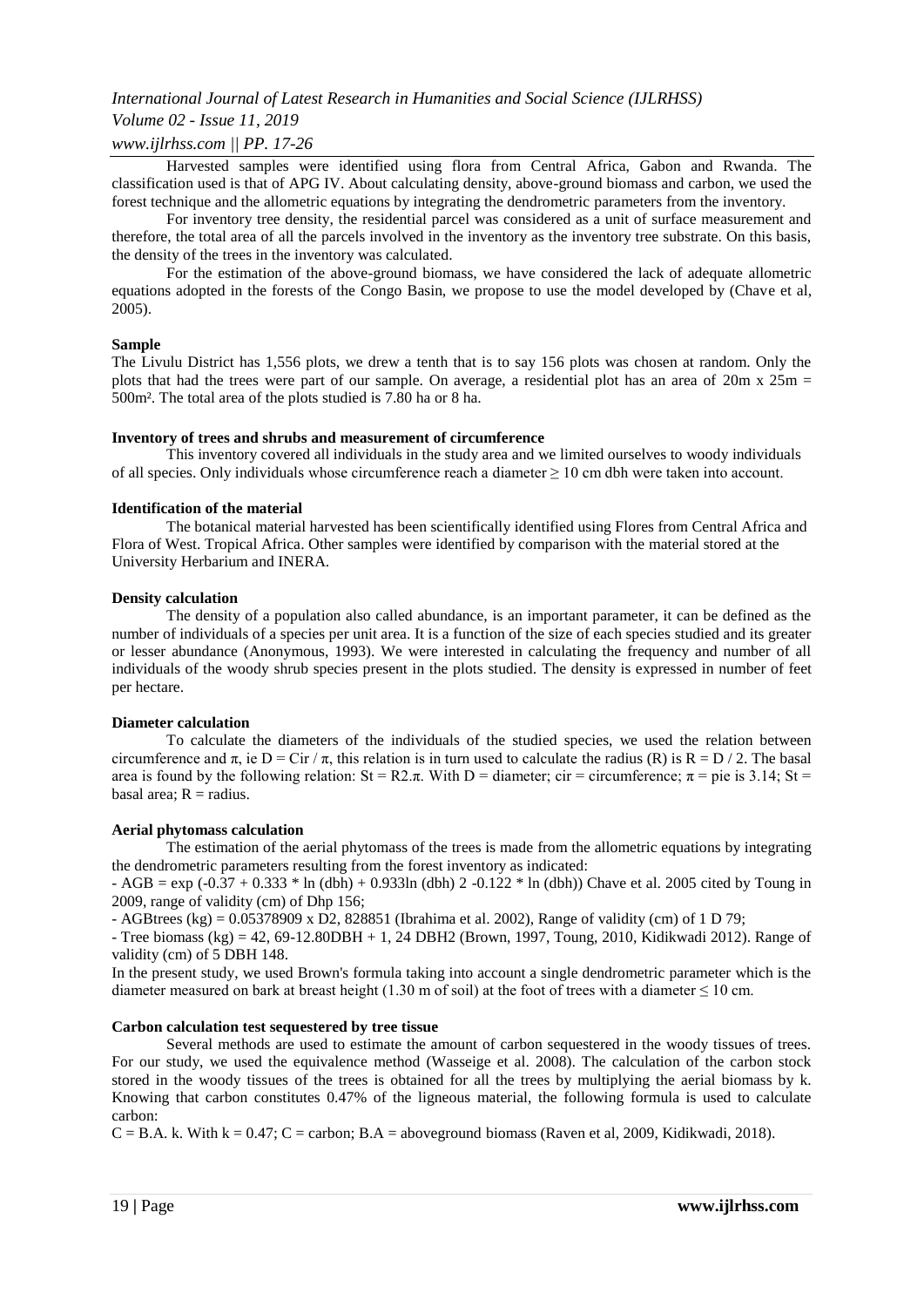#### **Composition of the florule**

# **Results**

The inventory of the florule conducted shows 14 species, grouping into 12 families and sub-families among which the Fabaceae and Moraceae predominate. Most are exotic species. Table 1 lists the identified species.

| Family               | Genres and Species                        |
|----------------------|-------------------------------------------|
| Anacardiaceae        | Mangifera indica L.                       |
| Annonaceae           | Annona muricataL.                         |
| Asparagaceae         | <i>Dracaena mannii</i> Baker var.nitens   |
| <i>Burseraceae</i>   | <i>Dacryodes edulis</i> (G.Don) H.J. Lans |
| Combretaceae         | Terminalia mentaly H. Perrier             |
| Fabaceae/Faboideae   | <i>Millettia laurentii</i> De Wild.       |
| Fabaceae/Mimosoideae | Acacia auriculiformis A. Cunn Ex Benth    |
| Moraceae             | Artocarpus altilis Fosberg.               |
| Lauraceae            | Persea americana Mill.                    |
| Malvaceae            | Cola acuminata (P.Beauv) Schott et Endl.  |
| Moraceae             | Artocarpus heterophylla Lam.              |
| Moringaceae          | Moringa oleifera Lam.                     |
|                      |                                           |
| Myrtaceae            | Eugenia roseopetiolata N.Snow S. Cable    |
| Rutaceae             | Citrus limon (L.)Burm.                    |

#### **Density**

After inventory of the florule, the results on the density reported 309 trees. Of this value Mangifera indica has 142 trees. The abundance of this taxon is justified by the fact that it is widely grown for these fruits which are for food security. Figure 1 gives the density of the species studied.



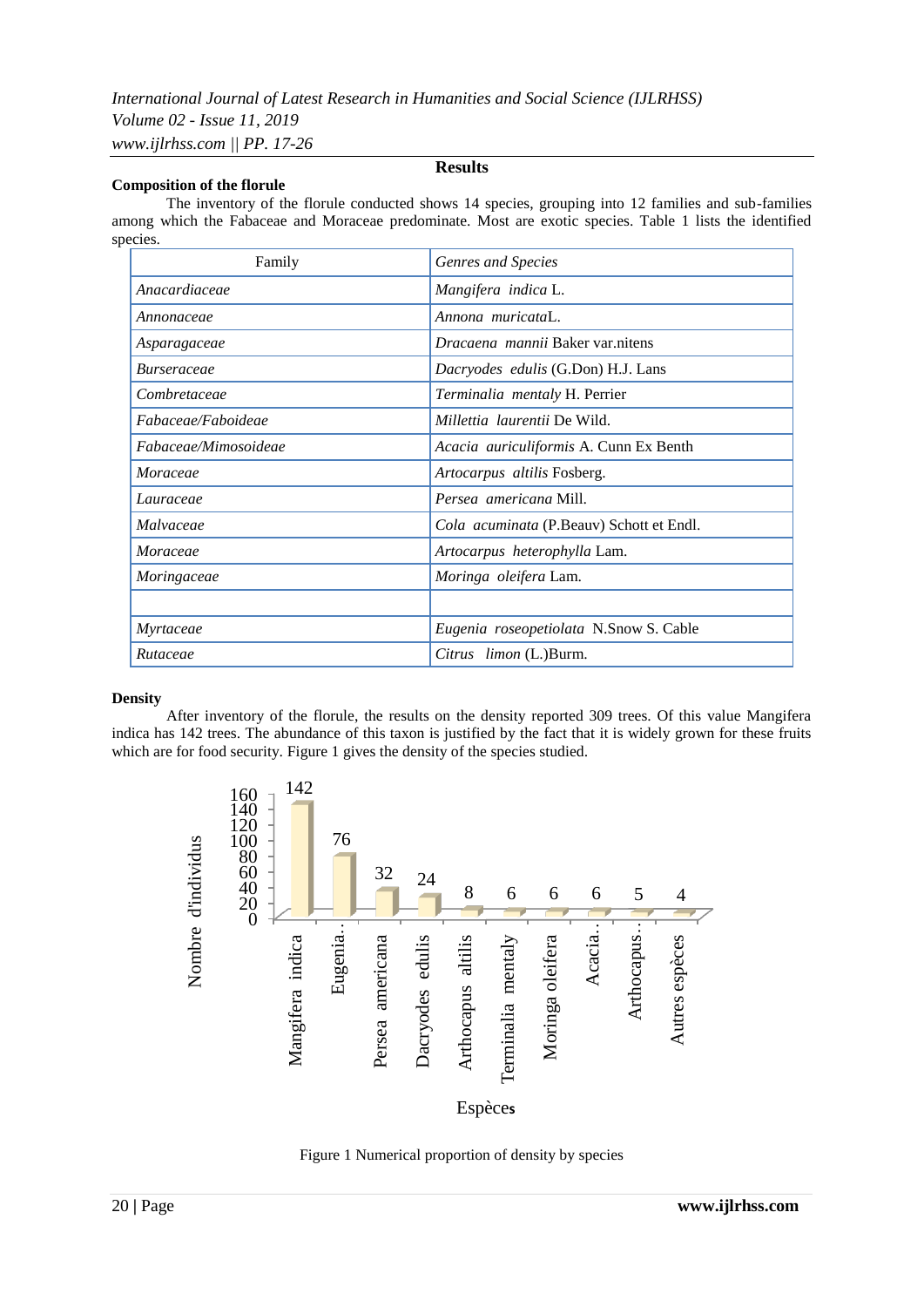# *International Journal of Latest Research in Humanities and Social Science (IJLRHSS) Volume 02 - Issue 11, 2019*

# *www.ijlrhss.com || PP. 17-26*

#### **Analysis of ecological spectra**

The ecological aspects analyzed in this chapter are: biological forms, diasporic types, leaf types and phytogeographic distribution.

#### **Biological types**

The research was conducted on the parcel trees encountered in Livulu District. The biological type plays an important role in determining the morphology of the listed trees. Examination of the biological type analysis of the species studied reveals the dominance of the mesophanerophytes, ie 64.2% and 22% of the microphanerophytes. The other categories the proportions are small. The prevalence of mesophalerophytes shows that the inventory was conducted on parcel trees. The applied Pearson test demonstrates no correlation between the biological types studied, with  $r = -0.89119$ ; p-value = 0.082297. Figure 2 illustrates the details of biological types of the species studied.



Figure 2 Details of biological types of trees planted in residential plots of Livulu District in Kinshasa.

#### **Types of diaspores**

The details of diasporous types show that sarcochores are the majority, ie 70%, followed by ballochores and anemochores 14 for each. The rest of the categories values are less indicated. The dominance of the sarcochores is justified by the fact that these species give fleshy fruits, supposed to be consumed by the populations of the Quarter. The Pearson test reveals no correlation between diasporic type categories, with  $r = -$ 0.83198, p-value 0.064. Figure 3 views the details of types of diaspores.

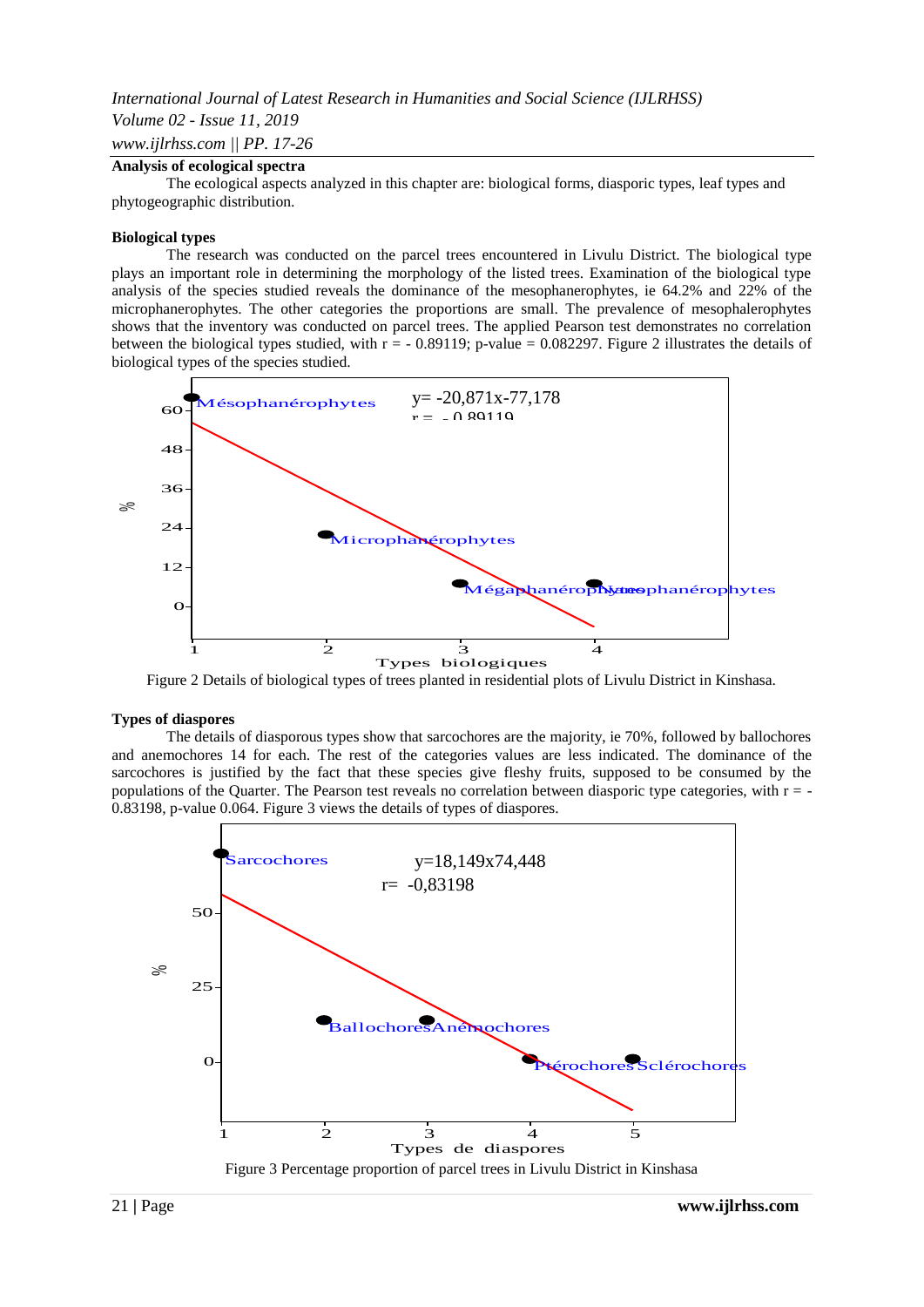# *International Journal of Latest Research in Humanities and Social Science (IJLRHSS) Volume 02 - Issue 11, 2019 www.ijlrhss.com || PP. 17-26*

# **Types of leaf sizes**

Examination of the analysis of types of leaf sizes reveal that 57% of species are mesophyllous followed by microphylls with 21.4%. The rest of categories are less represented (Figure 4).



Figure 4. Details of leaf size types of species inventoried in residential plots in Livulu District in Kinshasa

# **Phytogeographic distribution**

Figure 5 gives the phytogeographic distribution of the tree species considered. The analysis of the results reveals the predominance of pan-tropical species with a wide pan-tropical distribution, ie 64.2% followed by Guineo-Congolese species 14.2%. Note that most of the introduced species in the plots belong to the exotic group. Figure 5 shows the phytogeographic groups of the inventoried species.



Figure 5 Details of phytogeographic distribution of species trees planted in residential plots in Livulu District in Kinshasa.

#### Individual variation of circumference and diameter

The circumferences and diameters of each individual were measured. The maximum circumference reaches 275 cm and minimum 34 cm. The maximum diameter is 65 and 10 cm minimum (Figure 6).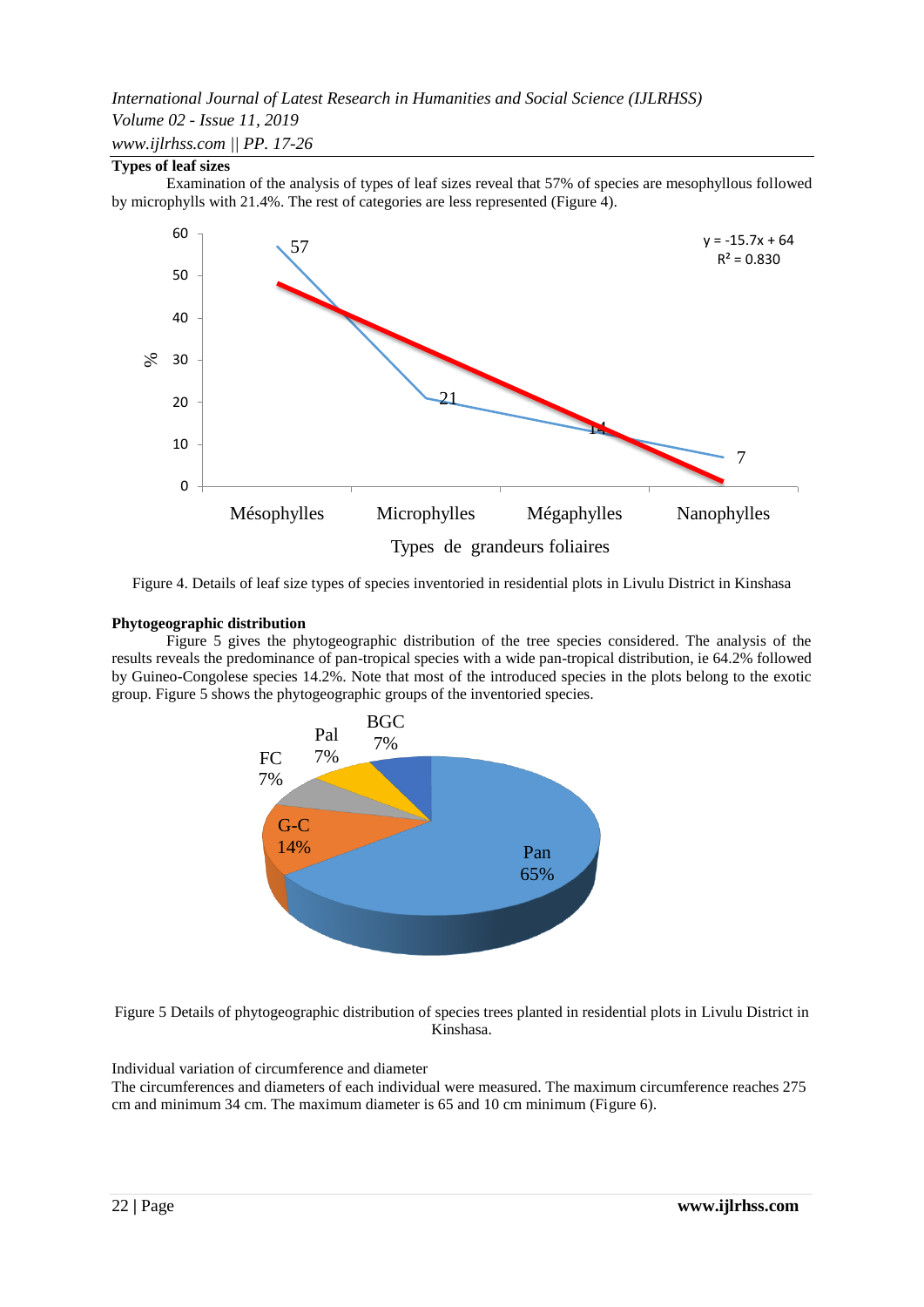*International Journal of Latest Research in Humanities and Social Science (IJLRHSS) Volume 02 - Issue 11, 2019 www.ijlrhss.com || PP. 17-26*



#### **Relationship between diameter and biomass of trees**

There is a relationship between the diameter and the biomass of the trees measured. The Pearson test shows a correlation between the two variables studied. The larger the diameter, the larger the amount of biomass, with  $r = 0.97$  at p-value 0.0001 (Figure 7).



Principal component analysis Recall that this test is used to look for the factors that influence the amount of above-ground biomass, carbon and carbon equivalent of trees. This test shows that the diameter and the basal area are the factors that influence the structural parameters studied. The first ordered factorial axis of the principal component analysis is interpreted as expressing more than 99, 985% of the total inertia. This axis shows a positive correlation between the amount of carbon, the carbon equivalent, the above-ground biomass, the basal area and the diameter of the trees measured. Calculated values are shown in Figure 7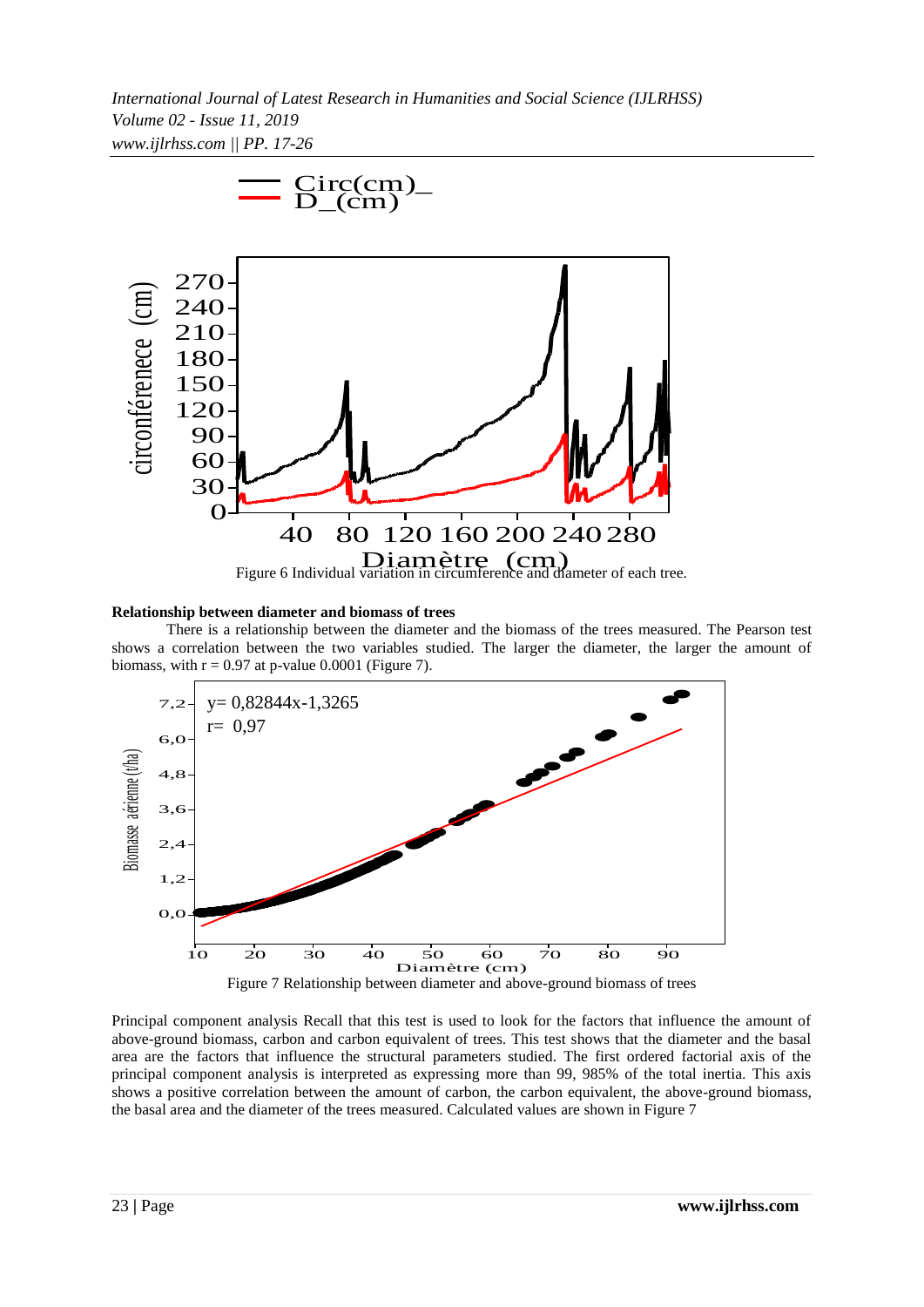

Axe 1 ( 99,985)

Figure 7 Representation of the parameters on the space defined by the first two axes of the ACP

#### **Discussion**

The study on the biomass of trees in the plots of the Livulu District gives us some information that we will discuss in this part of the work. The results obtained show that Mangifera indica is the most representative species compared to all the inventoried species (45.9%), followed by Persea americana (24.5%). The dominance of the species over others seems to be justified by the fact that these species are part of highly valued trees following the production of fruits, according to the population surveyed.

Ecological spectrum analyzes reveal the dominance of Mesophaneropytes (50%), followed by Microphanerophytes (42.8%) in all the inventoried species. Leaf-type analysis states that the most represented types are Mesophyllous (57.1%), followed by Microphylls (35.7%). The type analysis of diaspore reveals the most represented types are in order of numerical importance the sarcochores (71.4%), ballochores and anemochores (14.2%) of species.

The dominance of sarcochores is justified by the fact that these sarcochorous species are presumed to be propagated by fruit consumers. These fleshy diaspores are the rule in most undergrowth plants and are still well represented in species on the upper floors. They characterize the forest flora. On the other hand, the category of ballochores also called powdery diaspores (Belesi, 2009) is a characteristic of a dry flora, which characterizes semi-evergreen semi-evergreen forests in subequatorial. Our results corroborate with the work of Lubini (1990, 2001); Masens (1997) and Habari (2009).

The analysis of the phytogeographic distributions of the inventoried species reveals the numerical and centesimal predominance of Pantropical-like species with a wide distribution of the Pantropical type of Africa, America, and Australia (71.4%) followed by species of the Congolese Guinean region (28.5%).

The trees inventoried in Quartier Livulu have an aerial biomass of  $6.33$  t / ha corresponding to a sequestered carbon stock estimated at 3.16 t / ha with a carbon equivalent of 10.66 t / ha.

The results obtained on the above-ground biomass, the sequestered carbon stock and their carbon equivalence show that Mangifera indica is the species with the highest above-ground biomass at 1.79 t / ha and a sequestered carbon stock of 0, 89 t / ha with a carbon equivalent of 3.02 t / ha followed by Persea americana with a biomass of 1.70 t / ha which corresponds to a sequestered carbon amount of 0.85 t / ha and a carbon equivalent of 2.87 t / ha.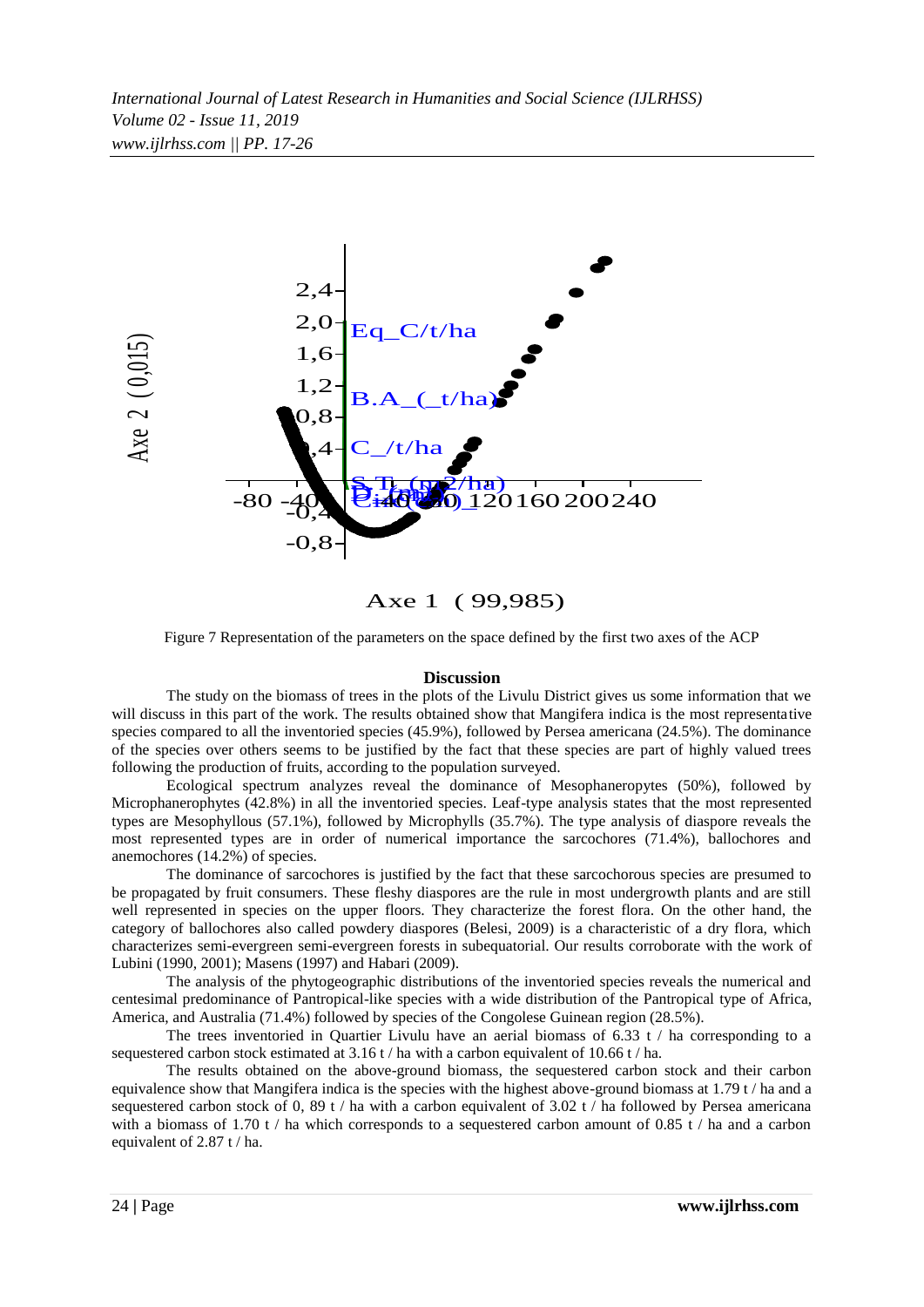# *Volume 02 - Issue 11, 2019*

*www.ijlrhss.com || PP. 17-26*

The results of our research (6.33 t / ha of aboveground biomass corresponding to 3.16 t / ha of sequestered carbon with a carbon equivalent of 10.66 t / ha) are lower than those obtained by Nacy et al. (2008). Estimating the aboveground biomass at 125 t / ha or 62 t / ha of carbon in a tropical forest.

In contrast, FAO (2010) estimates sequestered carbon in a tropical forest at 82.2 t / ha, which is similar to that found by Pearson and Brown (2005); Chave (2001) also presents biomass estimates in a typical lowland tropical rainforest at 400 t / ha, ie 200 t / ha of carbon. These results appear to be superior to those found by Chave (2001), Pearson and Brown (2005) and Chambers et al. (2001), Kidikwadi (2012).

The values of the estimates of aerial biomasses and carbon stocks sequestered by the various authors mentioned above are all much higher than those found in our study (6.33 t / ha of BA corresponding to 3.16 t / ha of sequestered carbon). This study could be explained by the fact that the Livulu Quarter is very poor in forest species and most of the species found there are species that are easily domesticated by humans and do not have considerable diameters and therefore do not absorb a significant amount of carbon from the atmosphere.

Variations in the estimates of aerial biomasses, sequestered carbon stocks and carbon equivalent depend on where measurements were taken, allometric equations used, calculation errors, and also observed changes in forest cover. Knowledge of these variations in terms of biomass and carbon is important for assessing ecosystem productivity but also for assessing the role of forests in climate change.

### **Conclusion**

The objective pursued in our study is to estimate the above-ground biomass of trees and shrubs identified in the Livulu District, in order to deduce the sequestered carbon stock. We used the observation method (description and analysis) and the inventory of trees and shrubs. From this study follows the following results: the basal area was evaluated at 5.215,79m². In relation to the species identified, Fabaceae and Moraceae are the most abundant and dominant families.

Mangifera indica and Persea americana are the main species. Inventoried trees have an amount of above-ground biomass corresponding to a large sequestered carbon stock. The results show that Mangifera indica is the main species with the largest biomass, followed by Persea americana.

The results of our study are far inferior to those obtained by Nacy et al. (2008) in his study on the estimation of aboveground biomass and carbon sequestered in a tropical forest. We suggest the setting up of a number of devices for the continuous evaluation of the biomass of parcel trees in the different Communes of Kinshasa, especially since Kinshasa is currently suffering from a deficit in terms of parcel trees.

# **Bibliographical References**

- [1]. UNFCCC (United Nations Framework Convention on Climate Change). 1992.25p
- [2]. Belesi K., 2016, Floristic, Phytogeographic and Phytosociological Study Vegetation of Salonga National Park (Bas-Kasai - DRC) (Summary). In International Journal of Innovation and Applied Studies. ISSN 2028 - 9324. Vol. 14 No. 3 Feb. 2016. pp. 709-720.
- [3]. Habari, M., 2009: Floristic, Phytogeographic and Phytosociological Study of the Vegetation of Kinshasa and the Middle River Basins N'djili and N'sele in the Democratic Republic of Congo, Thesis Doct., Unikin, 273 p.
- [4]. Belesi, K., 2009: Floristic, Phytogeographic and Phytosociological Study of the Vegetation of Bas-Kasaï in the Democratic Republic of the Congo, Thèse Doct., Fac. SC. UNIKIN, 565 p. more annexes.2009
- [5]. Kidikwadi T. E, 2018: Ecological and Phytogeographic Study of Natural Populations of Prioria balsamifera (Harms) Breteleen in Lower Guinean-Congolese. Thesis presented and supported to obtain the degree of Doctor of Sciences, environment group, University of Kinshasa / DR Congo.
- [6]. Kidikwadi T. E, 2012: Estimate of carbon sequestered by the Stand at Dialium englerianum and Hymenocardia acida in the Bombo-Lumene Hunting Range, Bateke Plateau Kinshasa / DR Congo. Master's thesis, Dept. of the Env. Fac. Sc. Unikin p 61 + annexes.
- [7]. Lubini, A., 2001: Phytogeographic Analysis of the Forest Sector of Kasai, Congo Kinshasa, in Systematics and Geography of Plants 71 (2), XVI th. AETFAT Congress, pp 589-872.
- [8]. Masens B., 1997, phytosociological study of the Kikwit region (Bandundu, DRC). Th. Doct., ULB, Unpublished. 398 p.
- [9]. Lubini A., 1990 and 2001, The Flora of the Luki Forest Reserve (Bas-Zaire), Proceedings of the XIIth Plenary Meeting of the Aetfat, Mitt.Inst. Allg. Bot.Hamburg Band, s.135-154; and Phytogeographic analysis of forest flora of Kasai sector in Congo Kinshasa. In the minutes of the XVI th plenary meeting of AETFAT vol.72 n ° 2. Bull. Jard. Bot. Nat. Belg. Brussels.
- [10]. Michel Lumengo, Honore Belesi, Constantin Lubini, and Eustache Kidikwadi, 2018: Preliminary study on the flora of the forest reserve of the Inera Kiyaka (Kwilu Province) in DR Congo. International